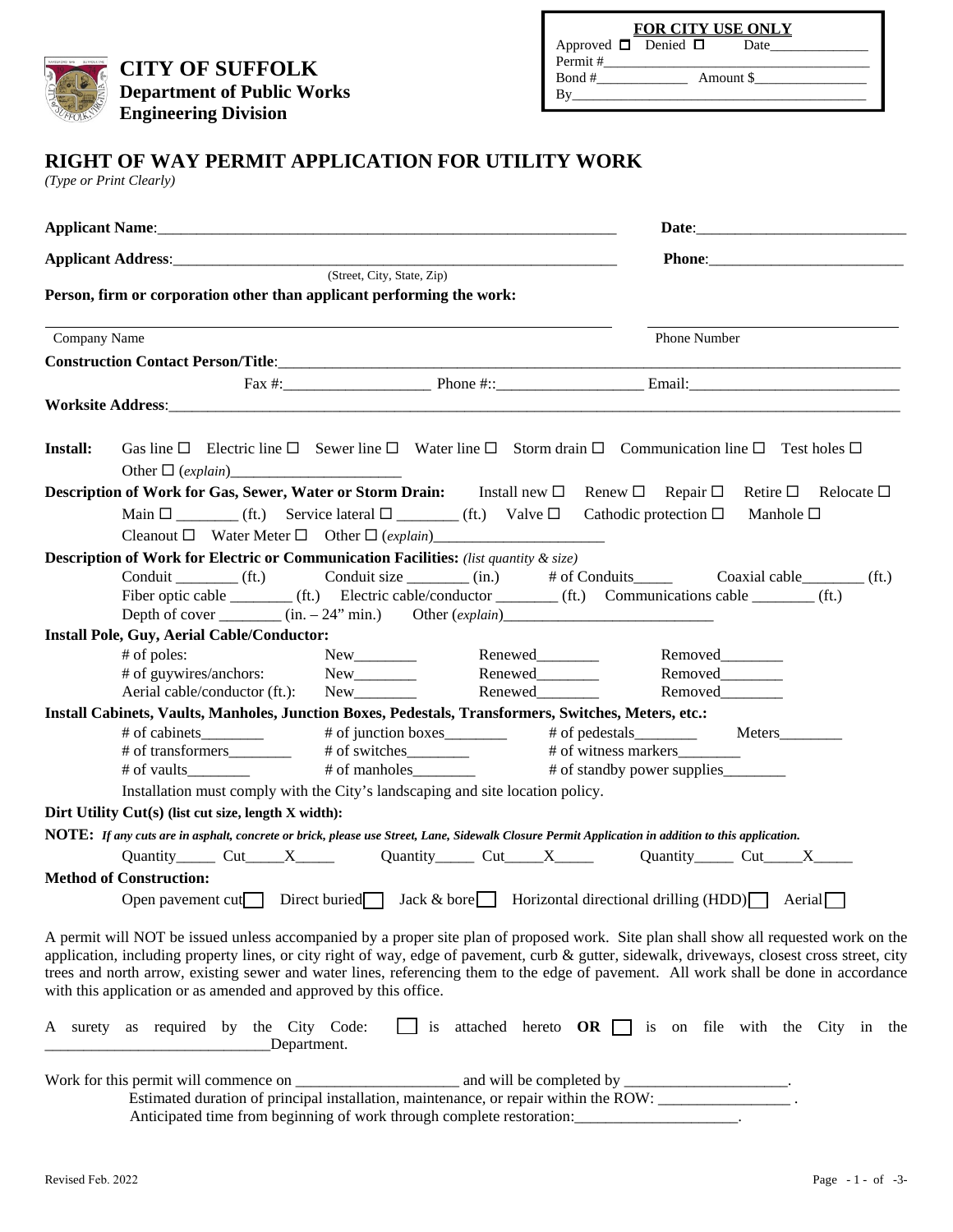

**CITY OF SUFFOLK Department of Public Works Engineering Division** 

## **STREET AND MAJOR UTILITY CONSTRUCTION PERMIT APPLICATION**

| (Type or Print Clearly)                                                     |                                                                                    |                            |  |
|-----------------------------------------------------------------------------|------------------------------------------------------------------------------------|----------------------------|--|
| <b>Construction Date(s):</b>                                                | From:                                                                              | To:                        |  |
| <b>General Contractor:</b>                                                  |                                                                                    |                            |  |
| <b>Check if applicant:</b>                                                  |                                                                                    |                            |  |
| <b>Address:</b>                                                             |                                                                                    |                            |  |
| <b>Phone:</b>                                                               |                                                                                    |                            |  |
| Fax:                                                                        |                                                                                    |                            |  |
| E-mail:                                                                     |                                                                                    |                            |  |
| <b>Worksite Address:</b>                                                    |                                                                                    |                            |  |
| Project/Work ID#:<br><b>Capital/Developmental Plan/Permit#:</b>             |                                                                                    |                            |  |
| <b>Excavation/Utility Cut Description(s):</b>                               | Quantity: _____ Asphalt: _____ x _____ Concrete: _____ x _____ Brick: _____ x ____ |                            |  |
| (list cut size, length x width for each<br>pavement type)                   | Quantity: _____ Asphalt: _____ x _____ Concrete: _____ x _____ Brick: _____ x____  |                            |  |
|                                                                             | Quantity: _____ Asphalt: _____ x _____ Concrete: _____ x _____ Brick: _____ x____  |                            |  |
| <b>NOTE:</b> If all cuts are in dirt, please use<br>ROW Permit form only.   | Quantity: _____ Asphalt: _____ x _____ Concrete: _____ x _____ Brick: ____ x ____  |                            |  |
| <b>Method:</b> (select all that apply)                                      | Open Cut $\Box$<br>HDD Bore                                                        | Other                      |  |
| <b>Restoration Type:</b> (select all that apply)                            | Single Cut $\Box$<br>Multiple Cuts $\Box$                                          | Full Street Repave         |  |
| <b>Reason for work:</b>                                                     |                                                                                    |                            |  |
| Is the work being performed for the<br><b>City of Suffolk?</b>              | No<br>Yes: Department/COS Project Name/ID#_                                        |                            |  |
| <b>Primary &amp; Secondary Contact:</b><br>(contractor performing the work) | Name:                                                                              | Name:                      |  |
|                                                                             | Work Phone:<br>Cell Phone:                                                         | Work Phone:<br>Cell Phone: |  |
|                                                                             | After Hours:                                                                       | After Hours:               |  |
|                                                                             | E-mail:                                                                            | E-mail:                    |  |